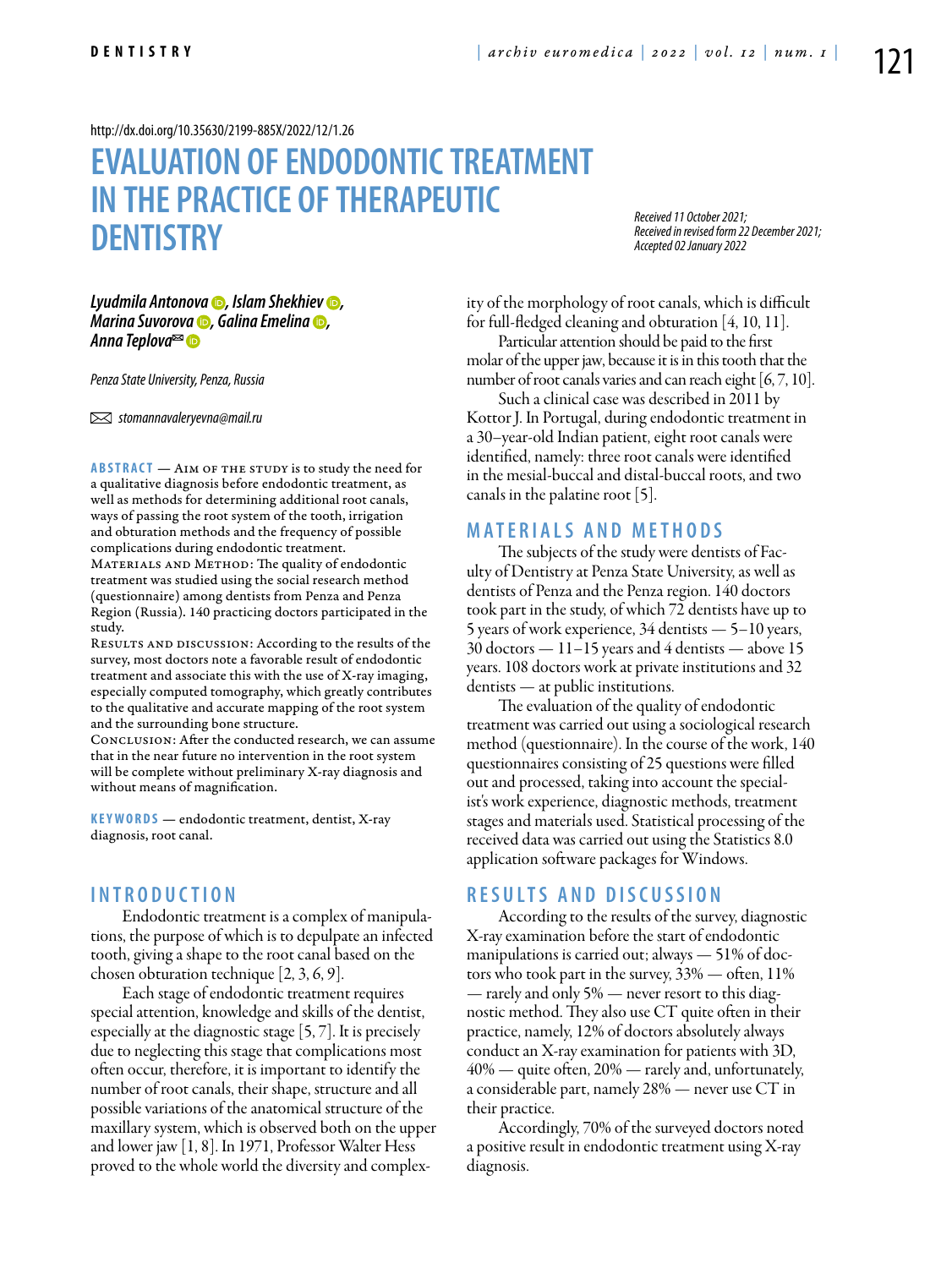Additional methods of magnification (binoculars, microscope) are used in their practice by only 20 out of 140 interviewed doctors, even taking into account the fact that they significantly increase the quality of the manipulations performed.

Most of the practicing dentists, namely 93% (130 people) recorded the occurrence of additional root canals in their practice, and special attention was paid to the first molar on the upper jaw, where the root canal system is the most variable and unpredictable (Fig. 1, 2).



*Fig. 1. Options for the location of root canals*



*Fig. 2. Selection of the technique of instrumental treatment of root canals*

 The majority of the surveyed doctors — 84% use endodontic tips, which indicates the high technical equipment of doctors.

One of the aspects of high-quality endodontic treatment is the choice of a means for washing root canals. The results of the survey showed that sodium hypochlorite solution is mainly used (105 people — 75%), which has the most pronounced antimicrobial effect, and 25% — a combination of solutions.

Drying of root canals is an equally important stage, if neglected, complications may arise, for example, the development of an air embolism when drying the canals with air. Questionnaire data showed that doctors make a choice in favor of paper pins  $-67%$ , cotton wool — 20% and the remaining 13% use a combination of the above-mentioned means.

The most commonly used material for obturation of root canals are preparations based on zinc oxide and eugenol — 71%, zinc-phosphate + resorcinol formaldehyde — 6%, materials based on epoxy resins — 15%, resorcinol-formalin + zinc oxide eugenol — 8%.

For obturation of the root canal system 95% of dentists use in my practice gutta-percha pins, which ensures a reliable seal, and only 5% disregard their use.

Questionnaire data showed that 90% of doctors perform root canal fillings up to the physiological apex, 5% — up to the anatomical apex, 5% — are removed beyond the apex.

X-ray diagnosis is an integral part of the work of any modern dentistry [1]. So, a large number of doctors in their practice widely use both extraoral research methods such as computed tomography, orthopantomography, and intraoral methods — sighting. Based on this, it was found that almost all doctors — 75% always carry out a control scan to identify the quality of obturation, 20% — often, 5% — rarely.

Every practicing dentist has faced complications after the treatment. This is associated with a number of reasons, and the most common of them is the destruction of anatomical (physiological) narrowing, which was found in practice in 48% of the respondents, a missed root canal — 17%, a fracture of the instrument in the root canal — 6%, perforation of the root walls  $-2\%$ , due to infection  $-27\%$ .

The above reasons lead to complications such as changes in periapical tissues 57%, residual pulpitis 10%, post-sealing pain — 33%.

In the structure of the reasons for the irregular use of additional diagnostic tools, the first place belongs to the problem of the lack of necessary equipment in clinics for X-ray diagnostics and the need to refer patients to specialized institutions. Further, there are a number of reasons for the lack of financial capabilities of patients, since conducting 3D diagnostics additionally requires costs. The third reason was the inability of the doctor to decipher and describe CT scans.

## **C o n cl u s i o n**

The results of the survey showed that carrying out diagnostic measures, such as X-ray examination, during endodontic